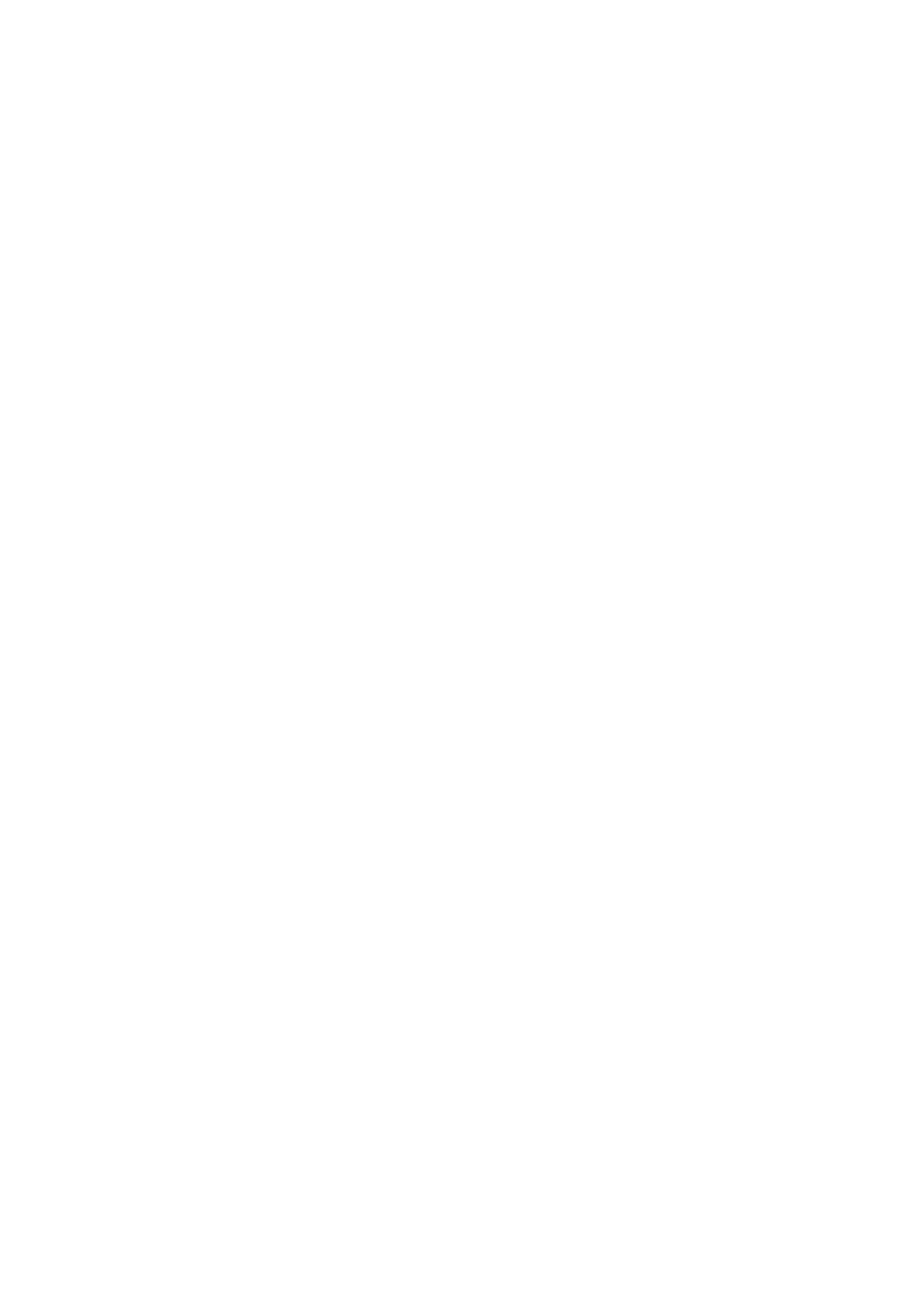| <b>ITEM</b>  | <b>TABLE OF CONTENTS</b>                        |                                                              |                |
|--------------|-------------------------------------------------|--------------------------------------------------------------|----------------|
| 1            | Welcome                                         |                                                              | 5              |
| $\mathbf{2}$ | <b>Apologies</b>                                |                                                              |                |
| 3            | <b>Declaration of Interest</b>                  |                                                              |                |
| 4            | <b>Confirmation of Minutes</b>                  |                                                              |                |
| 5            | <b>Leave of Absence</b>                         |                                                              | 6              |
| 6            | <b>Acknowledgements</b>                         |                                                              | 6              |
| 7            | <b>Petitions</b>                                |                                                              |                |
| 8            | <b>Deputations</b>                              |                                                              | 6              |
|              | 8.1                                             | <b>Younite Youth Board - Meet and greet</b>                  | 6              |
|              | 8.2                                             | <b>Lake House Arts - Centre Update</b>                       | $\overline{7}$ |
|              | 8.3                                             | Te Araroa Auckland Trust: Te Araroa Trail - The Long Pathway | $\overline{7}$ |
| 9            | <b>Public Forum</b>                             |                                                              | 7              |
| 10           | $\overline{7}$<br><b>Extraordinary Business</b> |                                                              |                |
| 11           | <b>Consideration of Extraordinary Items</b>     |                                                              |                |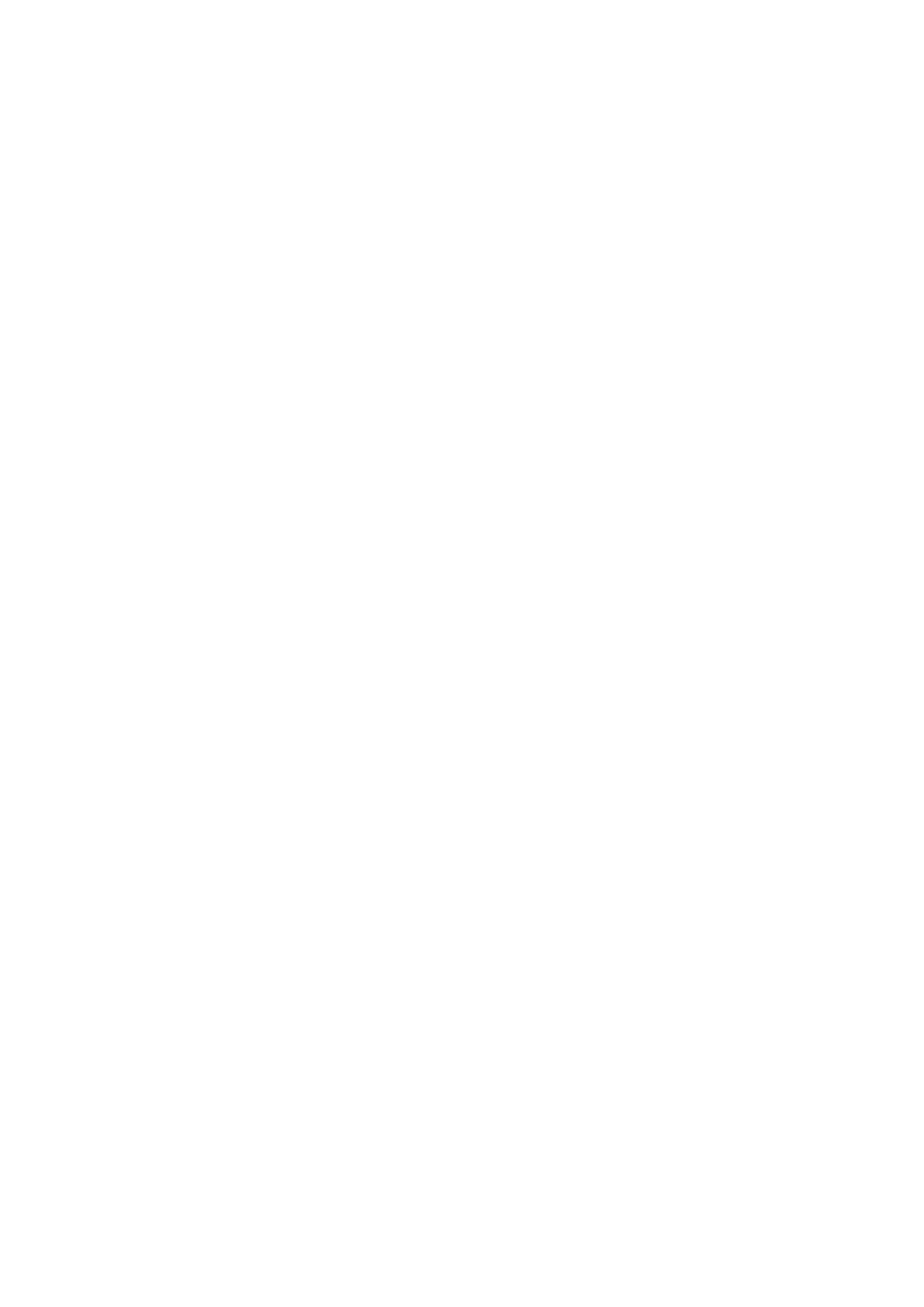

### <span id="page-4-0"></span>**1 Welcome**

The meeting will open with a karakia.

| Cease o winds from the west      |
|----------------------------------|
| Cease o winds from the south     |
| Bring calm breezes over the land |
| Bring calm breezes over the sea  |
| And let the red-tipped dawn come |
| With a touch of frost            |
| A sharpened air                  |
| And promise of a glorious day.   |
|                                  |
|                                  |

### <span id="page-4-1"></span>**2 Apologies**

At the close of the agenda no apologies had been received.

### <span id="page-4-2"></span>**3 Declaration of Interest**

Members are reminded of the need to be vigilant to stand aside from decision making when a conflict arises between their role as a member and any private or other external interest they might have.

The Auckland Council Code of Conduct for Elected Members (the Code) requires elected members to fully acquaint themselves with, and strictly adhere to, the provisions of Auckland Council's Conflicts of Interest Policy. The policy covers two classes of conflict of interest:

- i. A financial conflict of interest, which is one where a decision or act of the local board could reasonably give rise to an expectation of financial gain or loss to an elected member
- ii. A non-financial conflict interest, which does not have a direct personal financial component. It may arise, for example, from a personal relationship, or involvement with a non-profit organisation, or from conduct that indicates prejudice or predetermination.

The Office of the Auditor General has produced guidelines to help elected members understand the requirements of the Local Authority (Member's Interest) Act 1968. The guidelines discuss both types of conflicts in more detail, and provide elected members with practical examples and advice around when they may (or may not) have a conflict of interest.

Copies of both the Auckland Council Code of Conduct for Elected Members and the Office of the Auditor General guidelines are available for inspection by members upon request.

Any questions relating to the Code or the guidelines may be directed to the Local Area Manager in the first instance.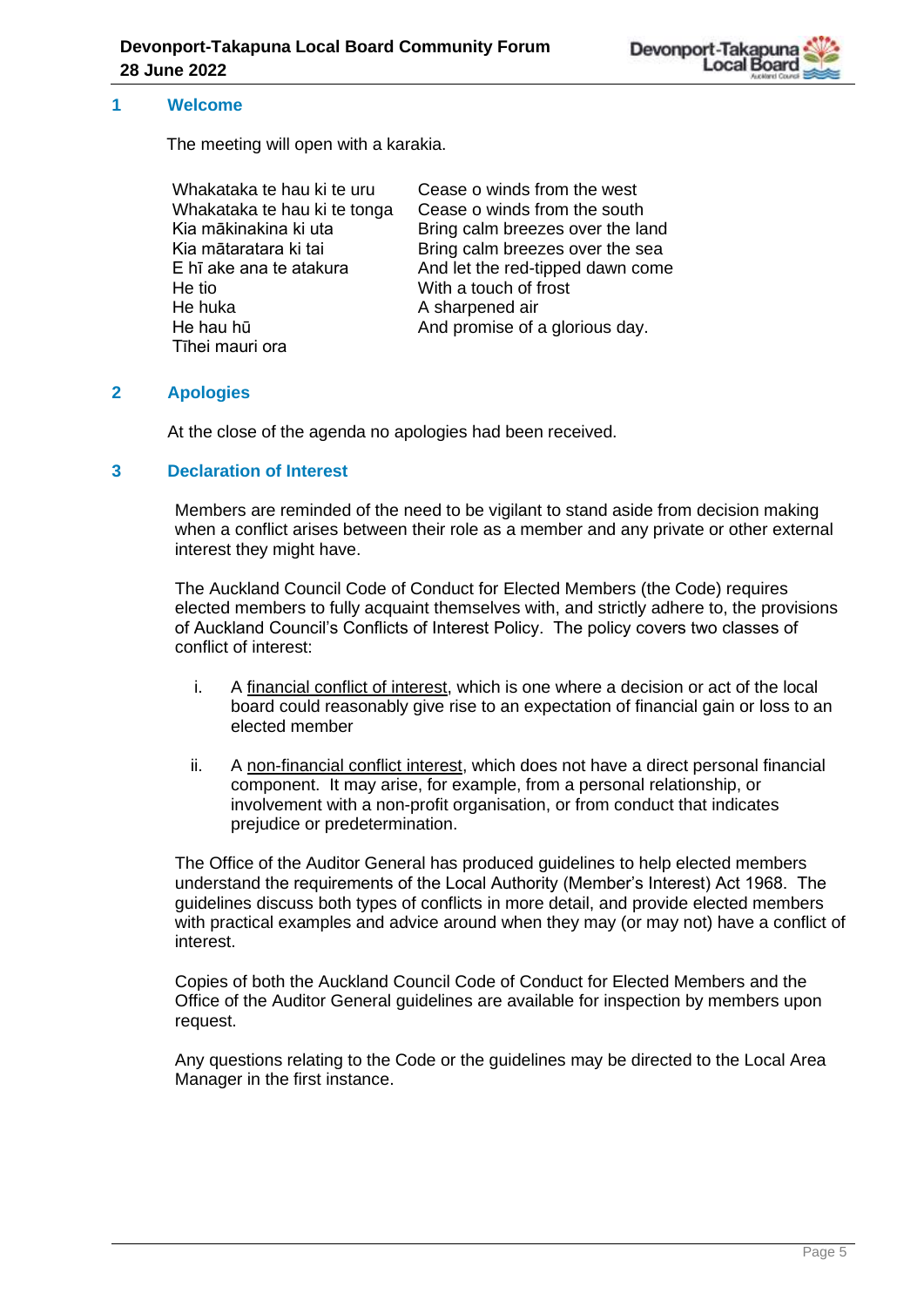

### <span id="page-5-0"></span>**4 Confirmation of Minutes**

That the Devonport-Takapuna Local Board Community Forum:

a) confirm the ordinary minutes of its meeting, held on Tuesday, 26 April 2022, as true and correct.

### <span id="page-5-1"></span>**5 Leave of Absence**

At the close of the agenda no requests for leave of absence had been received.

### <span id="page-5-2"></span>**6 Acknowledgements**

At the close of the agenda no requests for acknowledgements had been received.

### <span id="page-5-3"></span>**7 Petitions**

At the close of the agenda no requests to present petitions had been received.

### <span id="page-5-4"></span>**8 Deputations**

Standing Order 7.7 provides for deputations. Those applying for deputations are required to give seven working days notice of subject matter and applications are approved by the Chairperson of the Devonport-Takapuna Local Board Community Forum. This means that details relating to deputations can be included in the published agenda. Total speaking time per deputation is ten minutes or as resolved by the meeting.

### <span id="page-5-5"></span>**8.1 Younite Youth Board - Meet and greet**

### **Te take mō te pūrongo Purpose of the report**

1. Younite, the youth board for the Devonport-Takapuna area, will be in attendance virtually to introduce themselves to the board and discuss the activities they have been doing in the area.

## **Ngā tūtohunga**

### **Recommendation/s**

That the Devonport-Takapuna Local Board Community Forum:

a) receive the presentation from Younite and thank them for their attendance.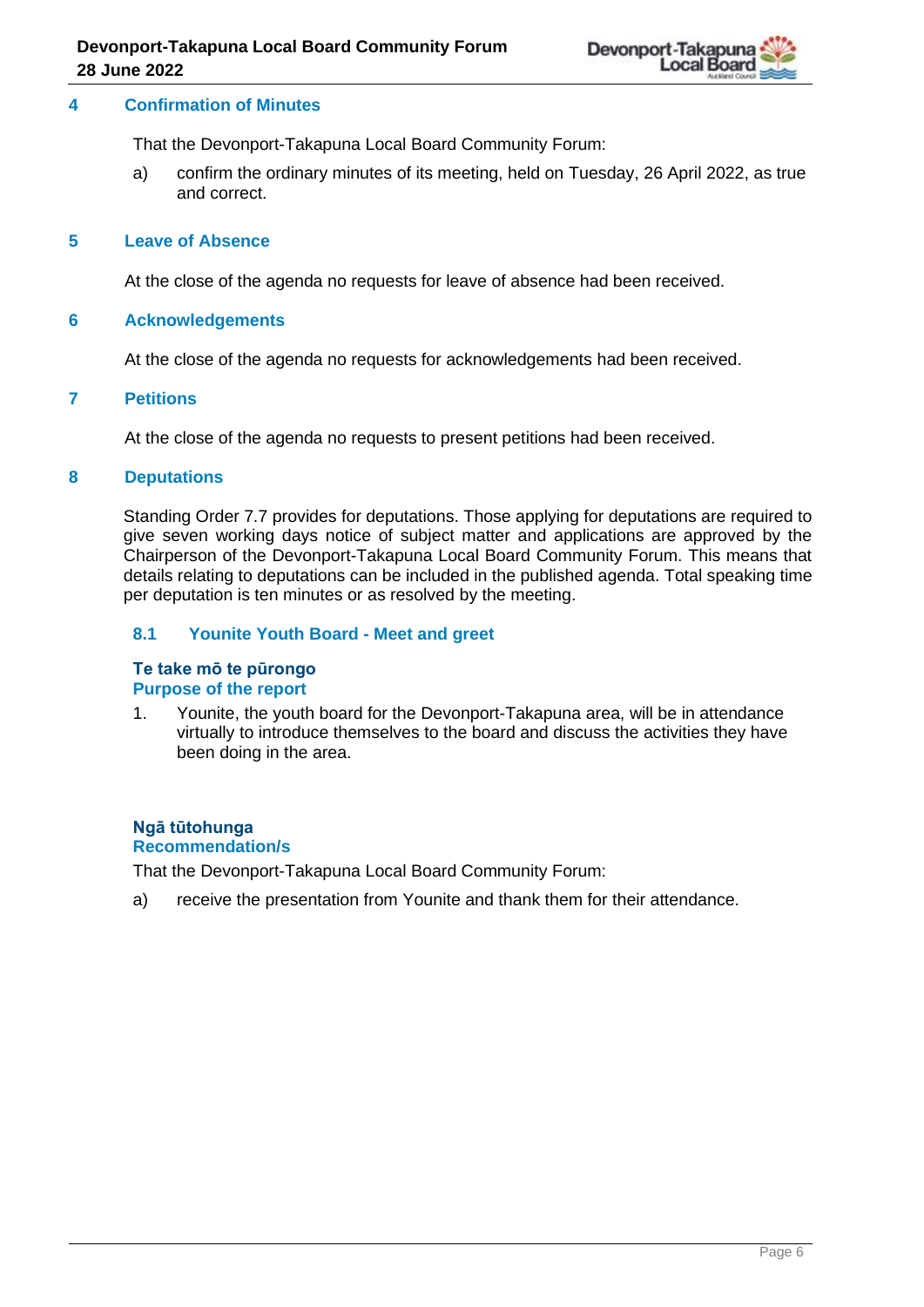

### <span id="page-6-0"></span>**8.2 Lake House Arts - Centre Update**

### **Te take mō te pūrongo Purpose of the report**

1. Grae Burton, Manager of Lake House Arts, will be in attendance to provide the board with an update on The House.

### **Ngā tūtohunga Recommendation/s**

That the Devonport-Takapuna Local Board Community Forum:

a) receive the presentation from Grae Burton and thank him for his attendance.

### <span id="page-6-1"></span>**8.3 Te Araroa Auckland Trust: Te Araroa Trail - The Long Pathway**

### **Te take mō te pūrongo Purpose of the report**

1. Clayton Wakefield, Chair of the Te Araroa Auckland Trust, will be in attendance to address the board regarding the Te Araroa Trail and where is passes through the Devonport-Takapuna Local Board area.

### **Ngā tūtohunga**

### **Recommendation/s**

That the Devonport-Takapuna Local Board Community Forum:

a) receive the presentation from the Te Araroa Auckland Trust and thank them for their attendance.

### **Attachments**

A Te Araroa Auckland Trust: Te Araroa Trail: Presentation ...........................[.13](#page-12-0)

### <span id="page-6-2"></span>**9 Public Forum**

A period of time (approximately 30 minutes) is set aside for members of the public to address the meeting on matters within its delegated authority. A maximum of 3 minutes per item is allowed, following which there may be questions from members.

At the close of the agenda no requests for public forum had been received.

### <span id="page-6-3"></span>**10 Extraordinary Business**

Section 46A(7) of the Local Government Official Information and Meetings Act 1987 (as amended) states:

"An item that is not on the agenda for a meeting may be dealt with at that meeting if-

- (a) The local authority by resolution so decides; and
- (b) The presiding member explains at the meeting, at a time when it is open to the public,-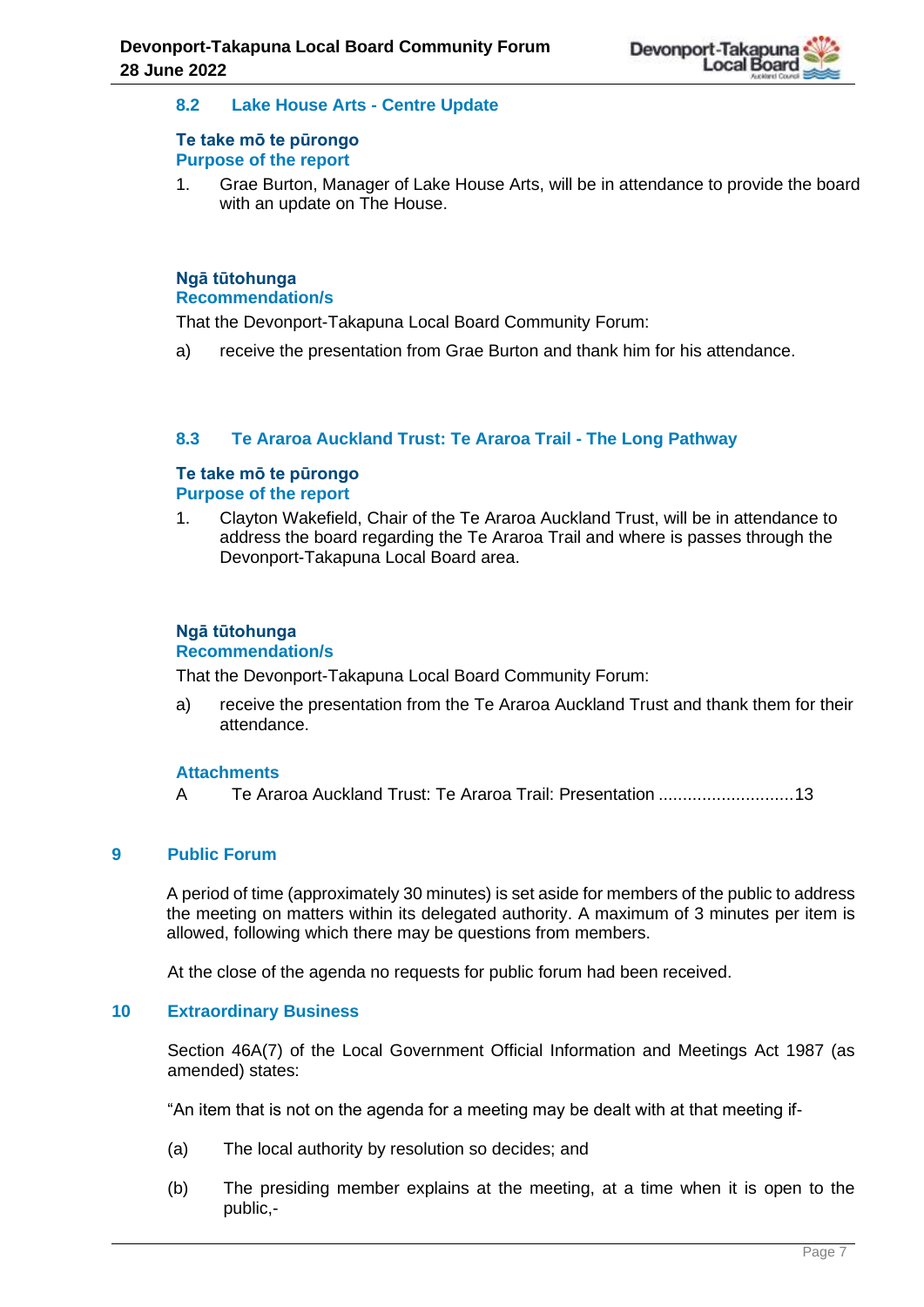- (i) The reason why the item is not on the agenda; and
- (ii) The reason why the discussion of the item cannot be delayed until a subsequent meeting."

Section 46A(7A) of the Local Government Official Information and Meetings Act 1987 (as amended) states:

"Where an item is not on the agenda for a meeting,-

- (a) That item may be discussed at that meeting if-
	- (i) That item is a minor matter relating to the general business of the local authority; and
	- (ii) the presiding member explains at the beginning of the meeting, at a time when it is open to the public, that the item will be discussed at the meeting; but
- (b) no resolution, decision or recommendation may be made in respect of that item except to refer that item to a subsequent meeting of the local authority for further discussion."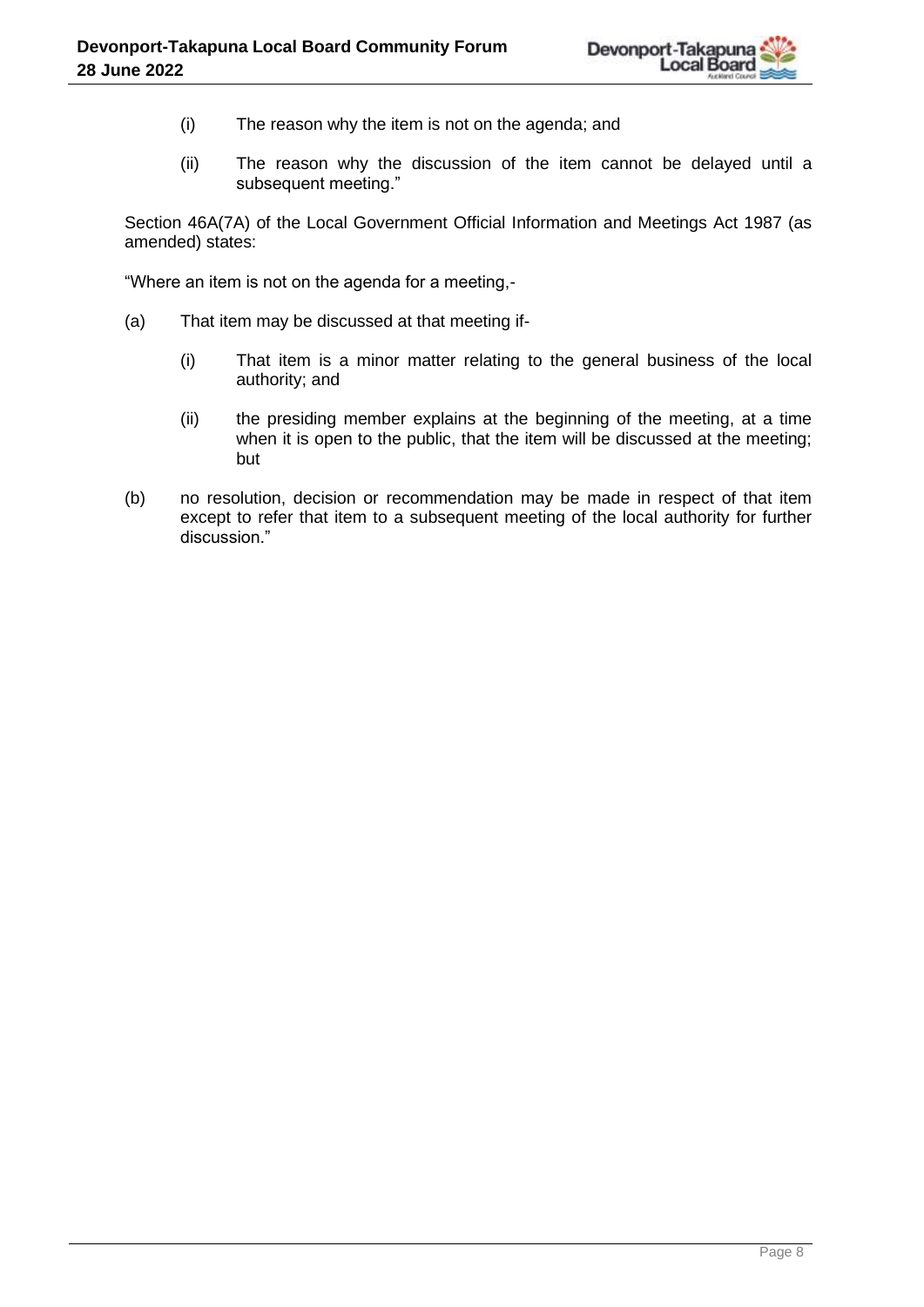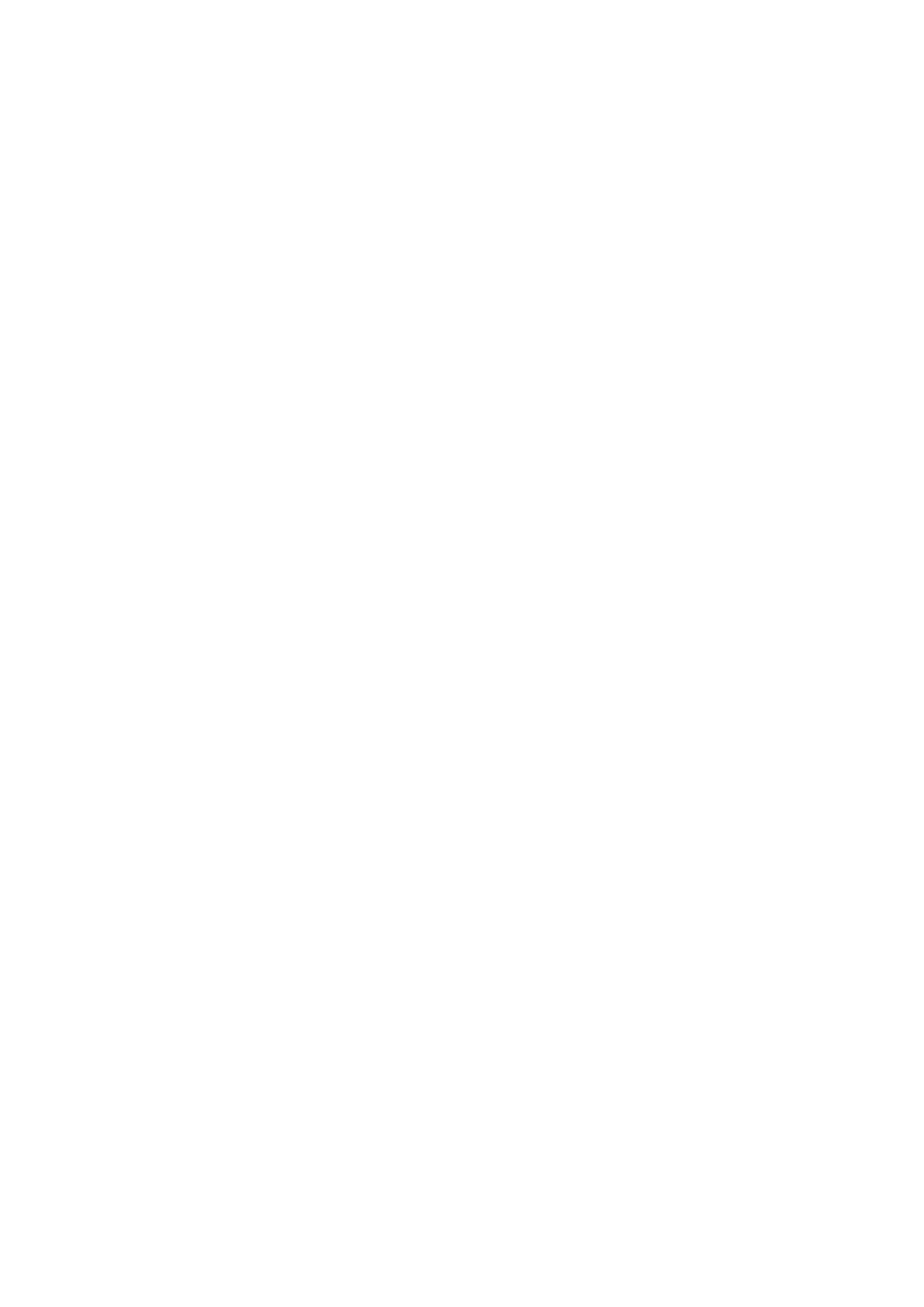

Page [13](#page-12-1)

# **ATTACHMENTS**

| ltem 8.3 | Attachment A Te Araroa Auckland Trust: Te Araroa |
|----------|--------------------------------------------------|
|          | <b>Trail: Presentation</b>                       |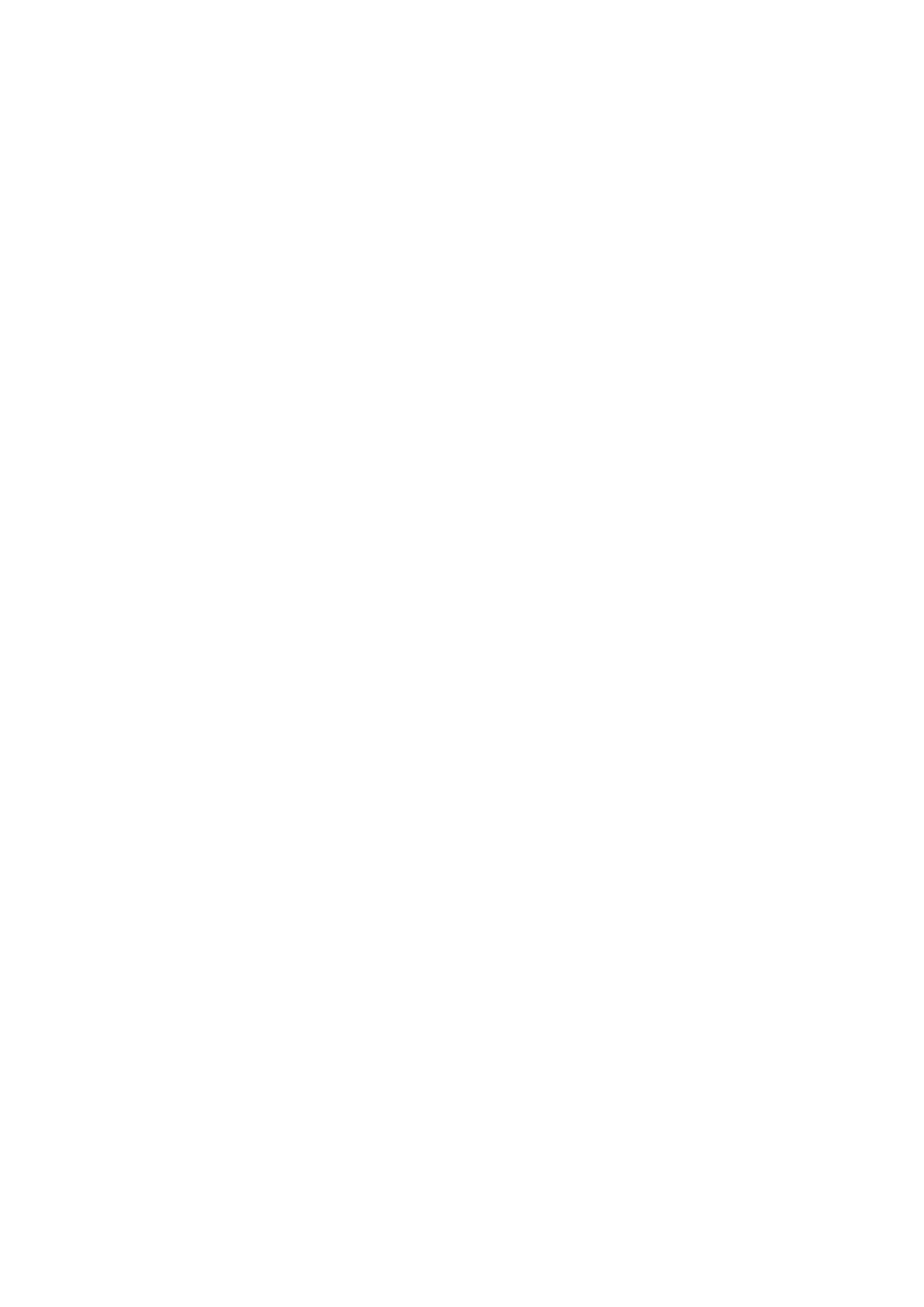<span id="page-12-1"></span><span id="page-12-0"></span>



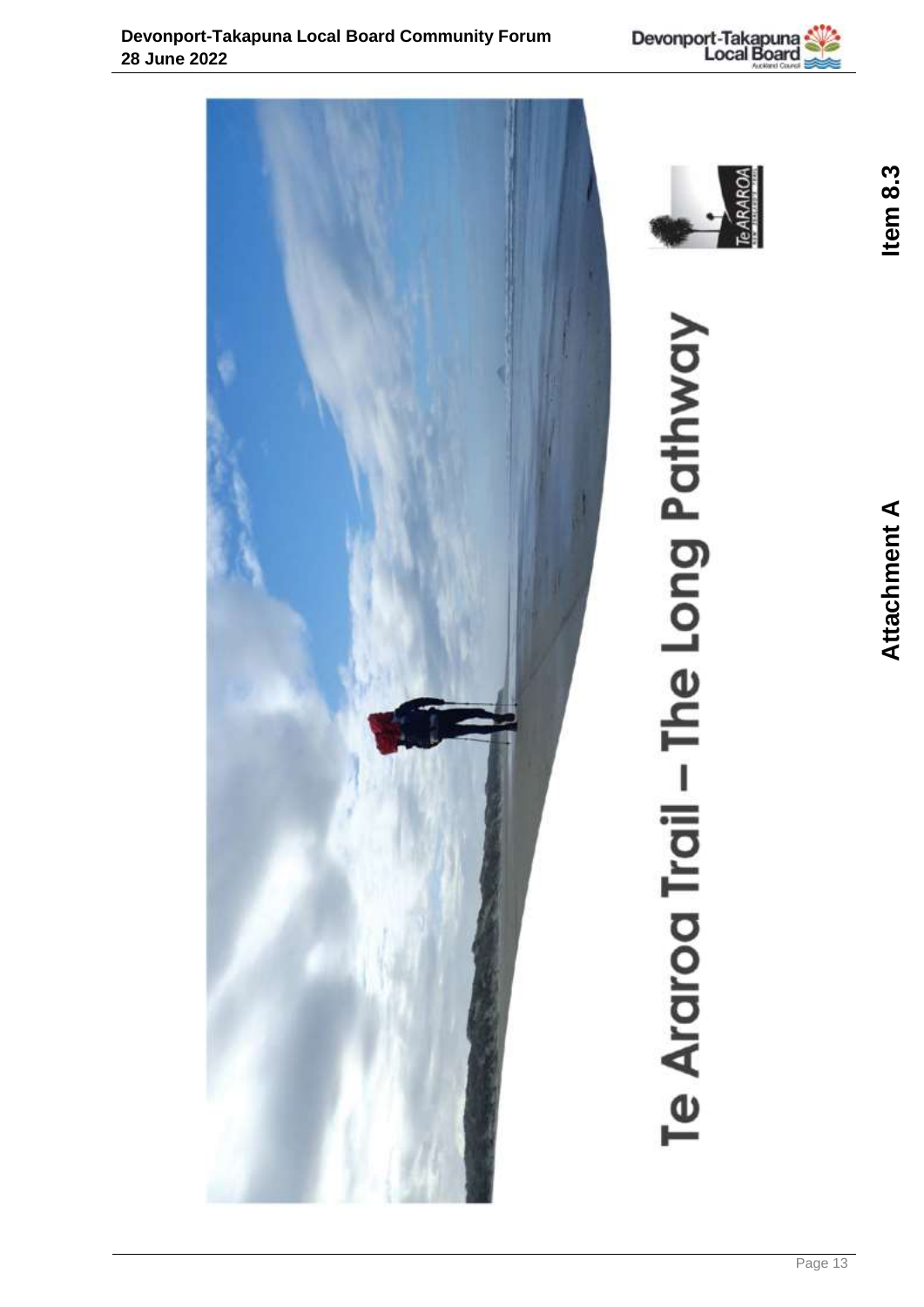

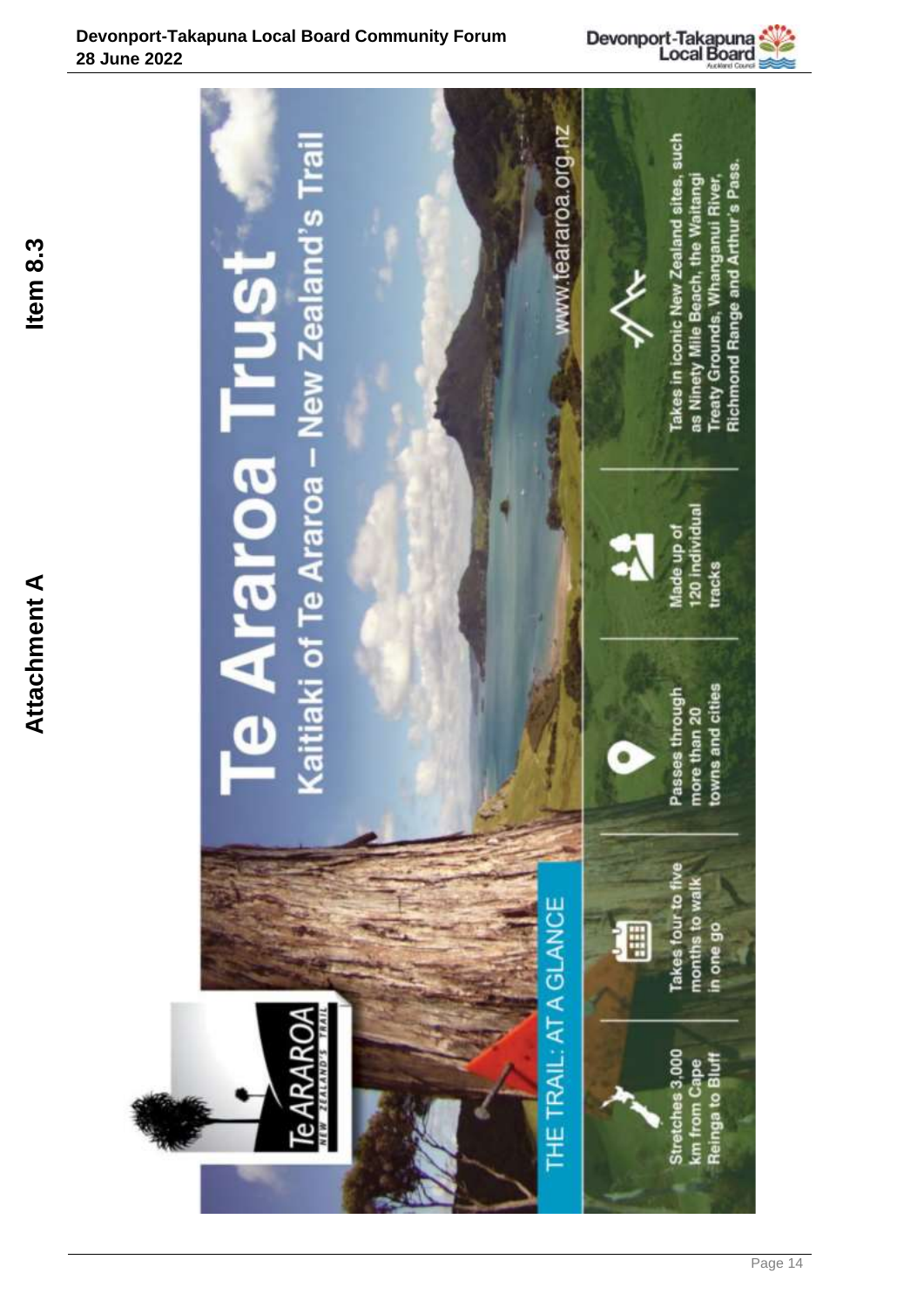

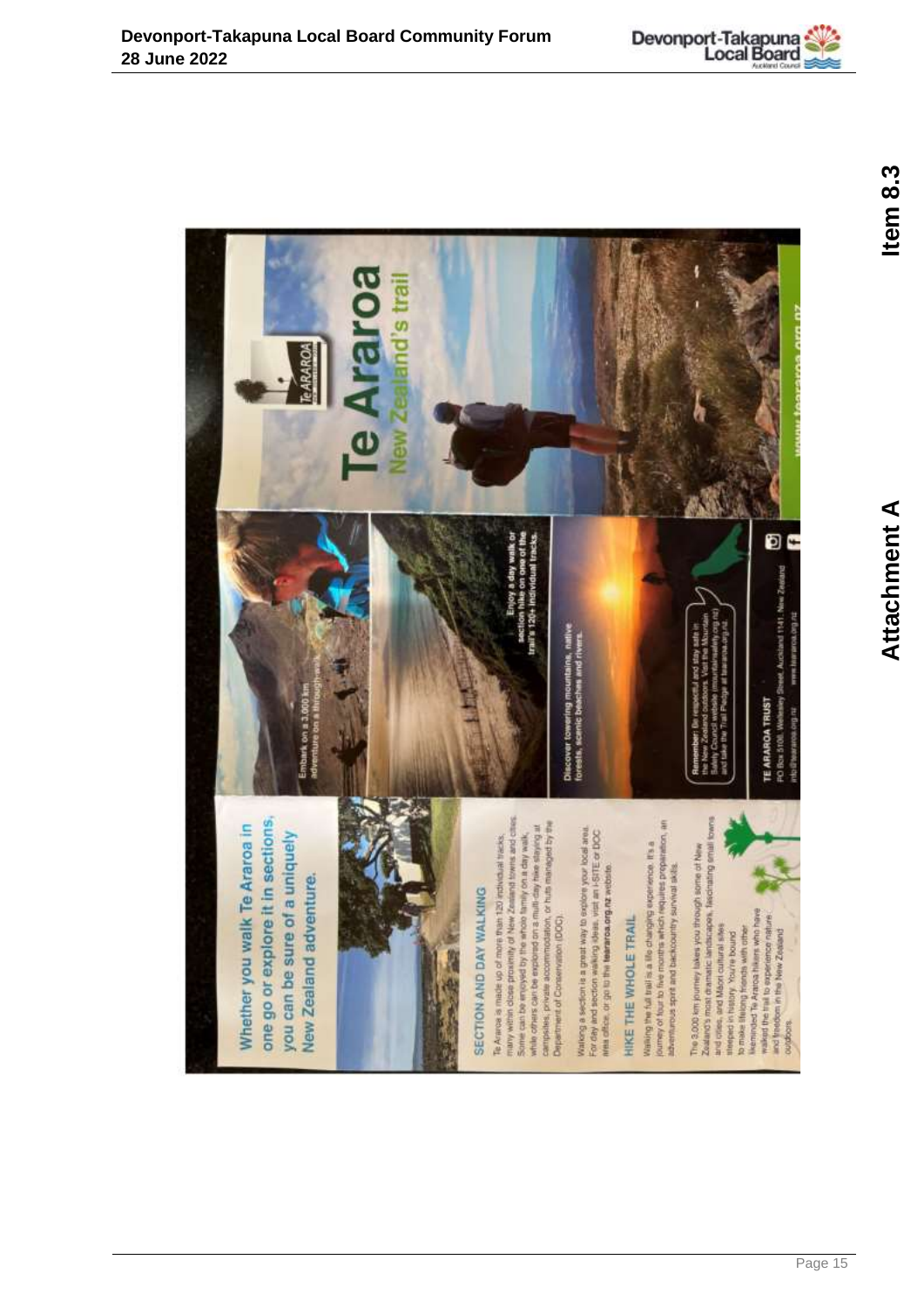



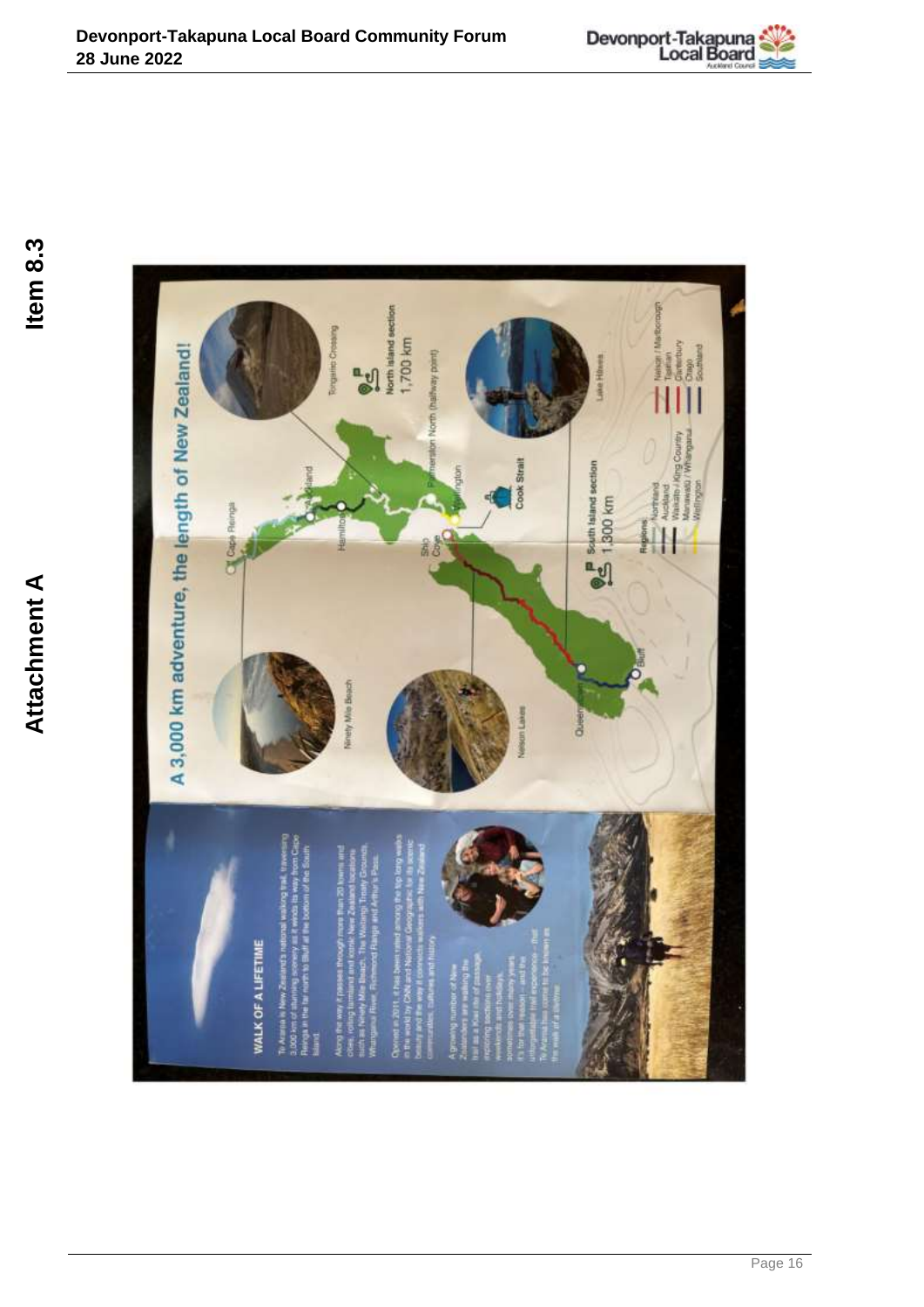

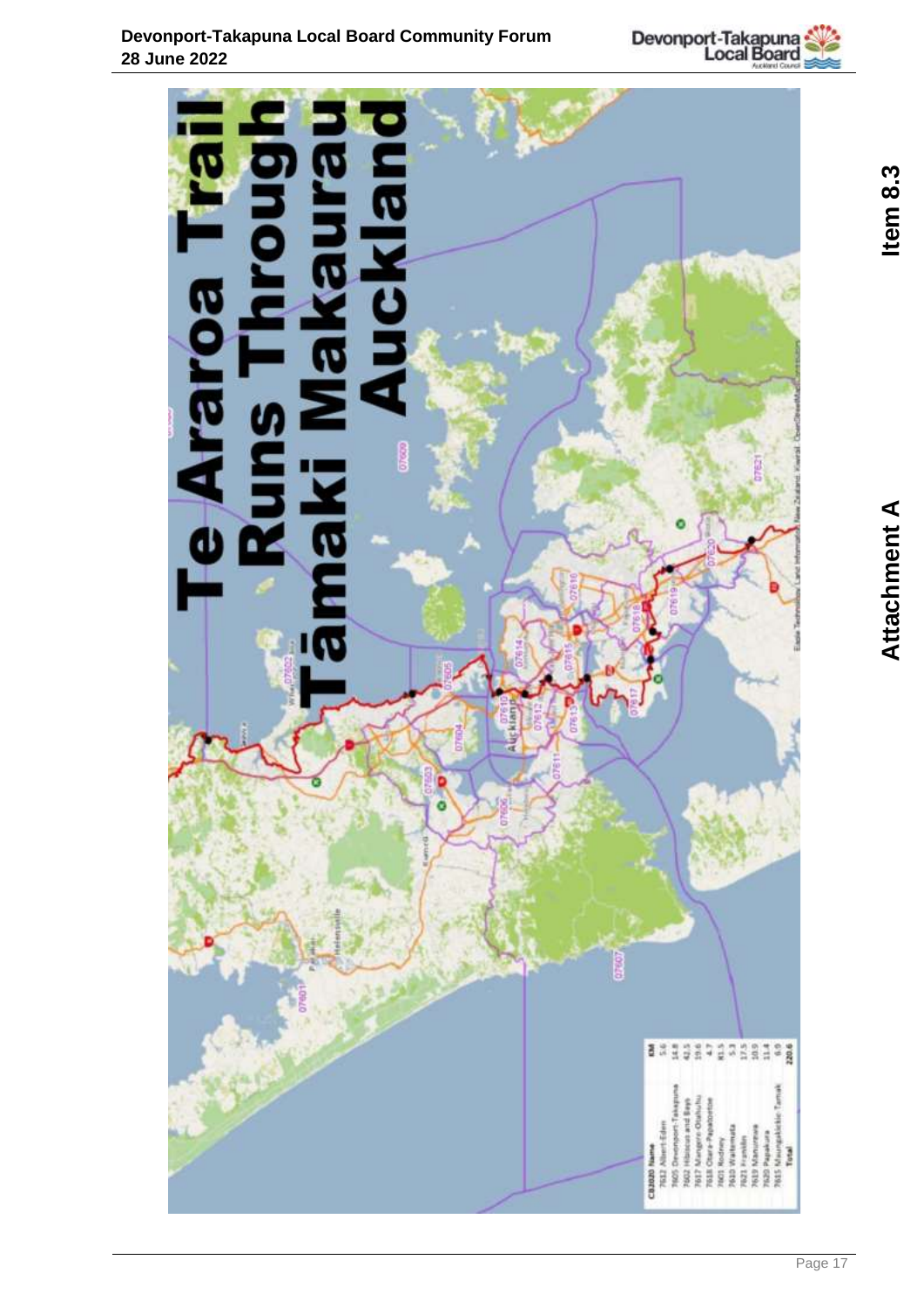

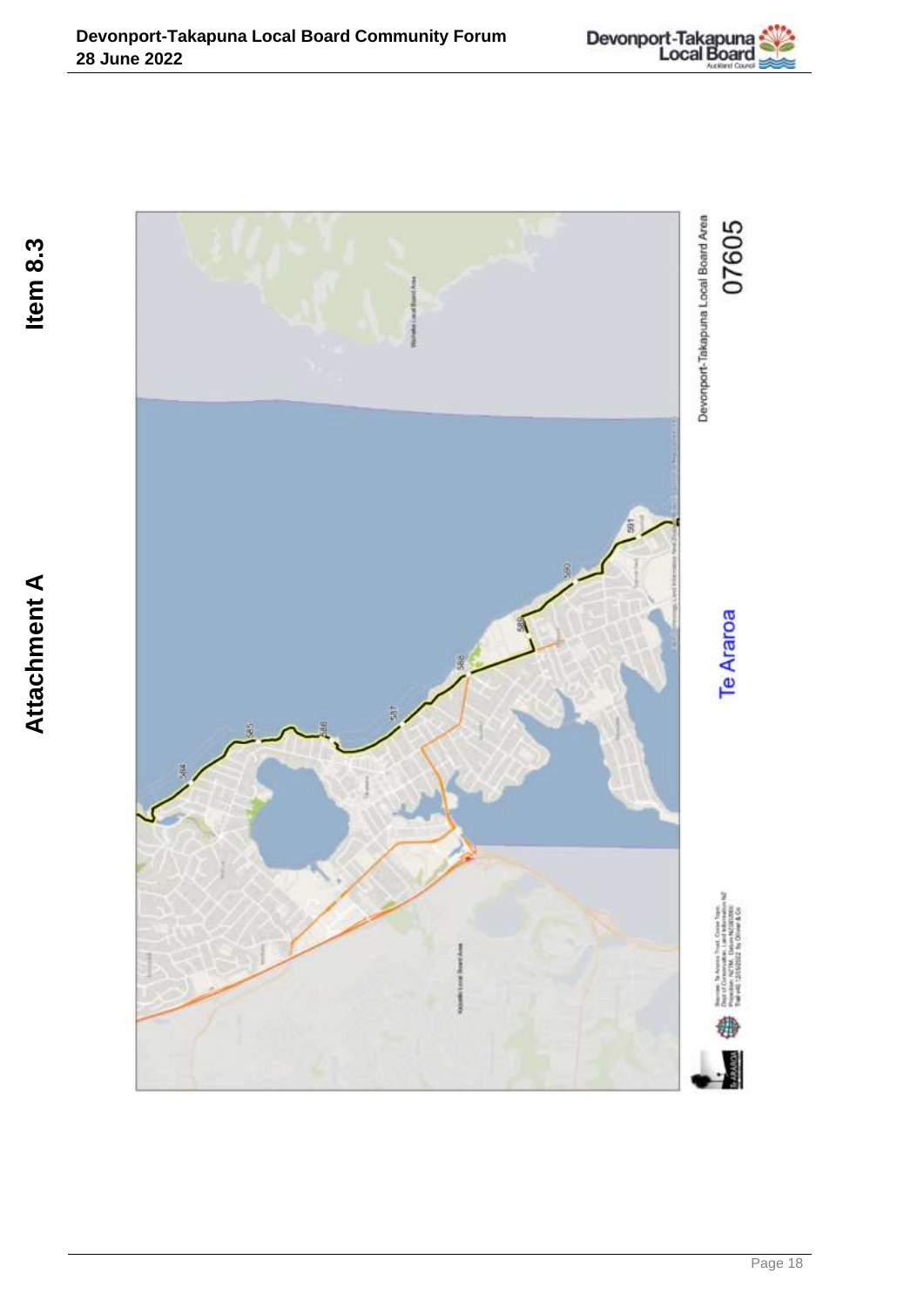

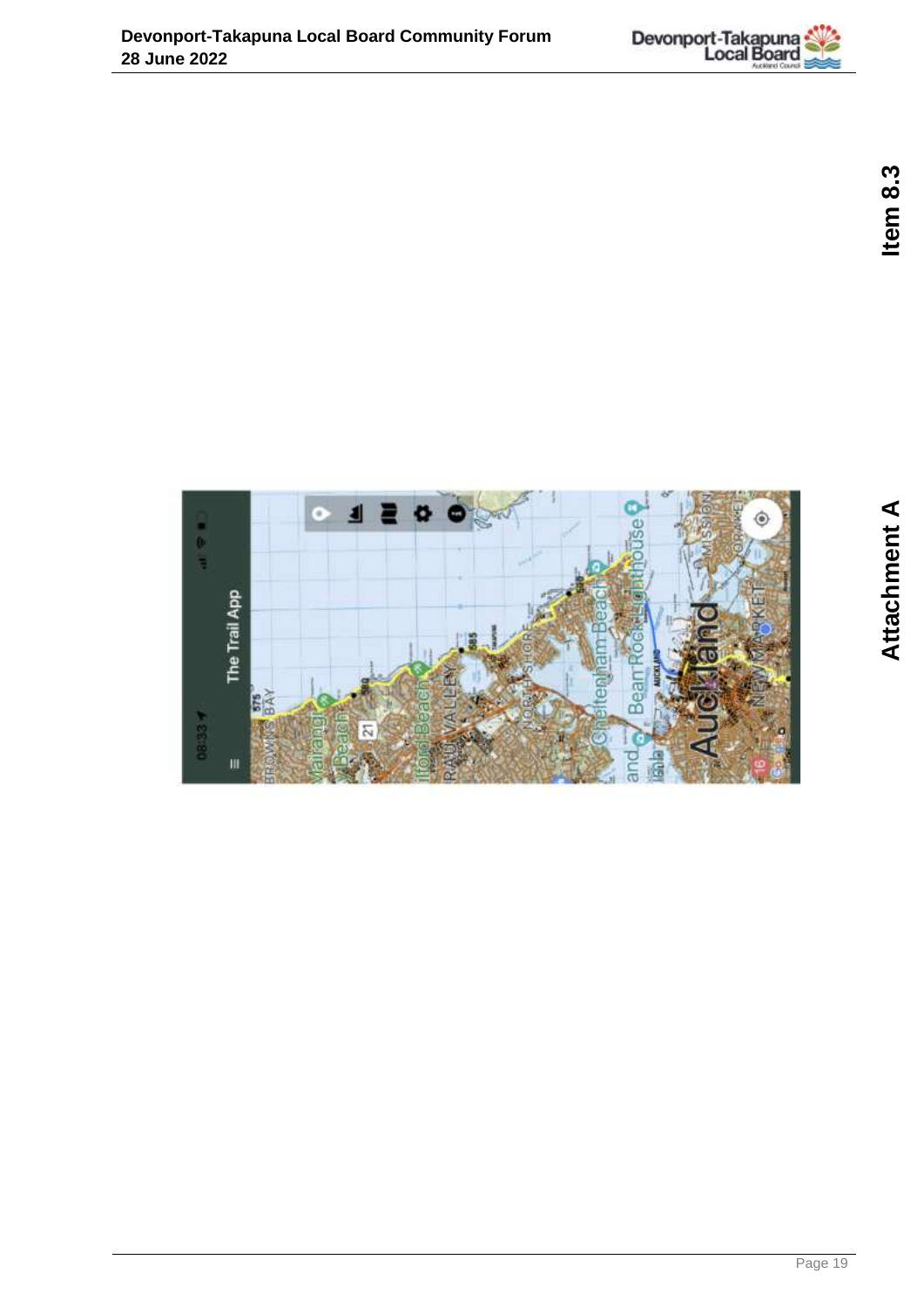

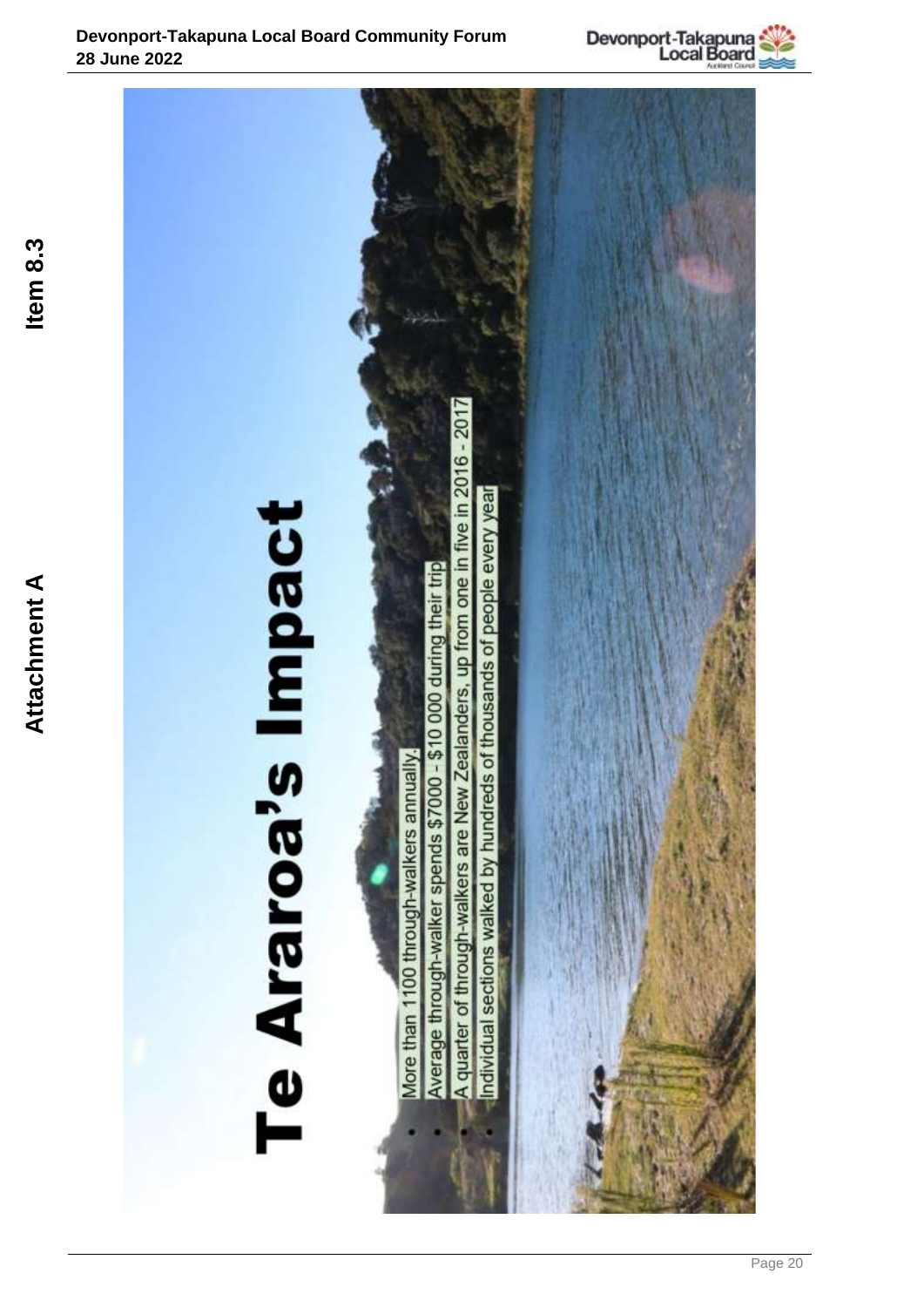# **Key Strategies**

- 1. Quality Infrastructure
- 2. Strong Relationships
- Clear Communication 3.
- Outstanding Walking Experience  $\overline{4}$
- 5. Sustainability

# **Devonport-Takapuna Local Board Community Forum 28 June 2022**